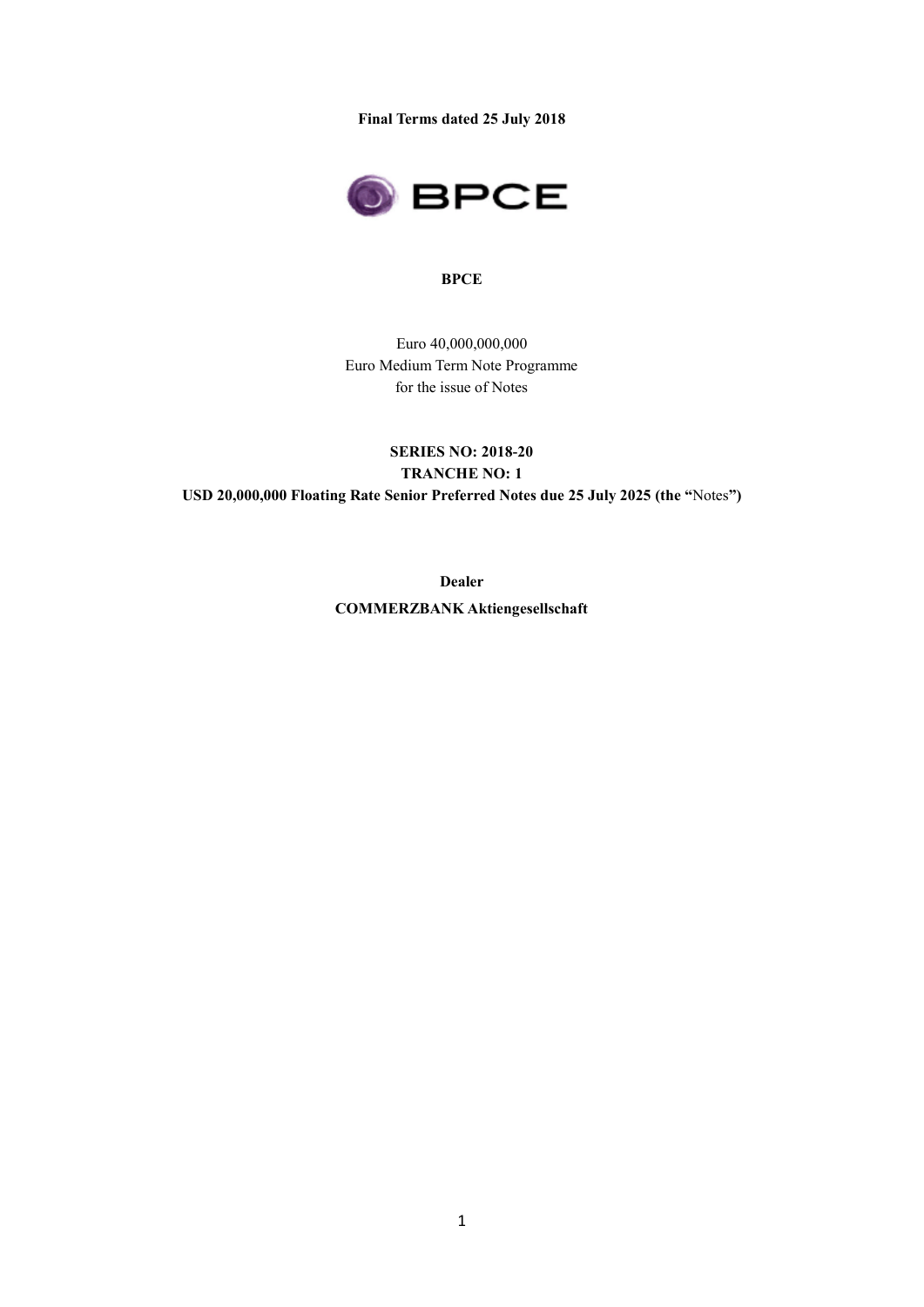**MIFID II PRODUCT GOVERNANCE / PROFESSIONAL INVESTORS AND ECPS ONLY TARGET MARKET** – Solely for the purposes of each manufacturer's product approval process, the target market assessment in respect of the Notes has led to the conclusion that, in relation to the type of clients criterion only: (i) the type of clients to whom the Notes are targeted is eligible counterparties and professional clients only, each as defined in Directive 2014/65/EU (as amended, "**MiFID II**"); and (ii) all channels for distribution of the Notes to eligible counterparties and professional clients are appropriate. Any person subsequently offering, selling or recommending the Notes (a "**distributor**") should take into consideration the manufacturers' type of clients assessment; however, a distributor subject to MiFID II is responsible for undertaking its own target market assessment in respect of the Notes (by either adopting or refining the manufacturers' type of clients assessment) and determining appropriate distribution channels.

#### **PART A – CONTRACTUAL TERMS**

Terms used herein shall be deemed to be defined as such for the purposes of the Conditions (the "**Conditions**") set forth in the base prospectus dated 1 December 2017 which received visa n°17-625 from the *Autorité des marchés financiers* (the "**AMF**") on 1 December 2017 (the "**Base Prospectus**") and the first supplement to the Base Prospectus dated 24 January 2018 which received visa n°18-024 from the AMF, the second supplement to the Base Prospectus dated 20 February 2018 which received visa n°18-047 from the AMF, the third supplement to the Base Prospectus dated 6 March 2018 which received visa n°18- 075 from the AMF, the fourth supplement to the Base Prospectus dated 5 April 2018 which received visa n°18-115 from the AMF and the fifth supplement to the Base Prospectus dated 11 June 2018 which received visa n°18-236 (the "**Supplements**"), which together constitute a base prospectus for the purposes of the Prospectus Directive.

This document constitutes the Final Terms of the Notes described herein for the purposes of Article 5.4 of the Prospectus Directive and must be read in conjunction with such Base Prospectus as so supplemented. Full information on the Issuer and the offer of the Notes is only available on the basis of the combination of these Final Terms and the Base Prospectus as so supplemented. The Base Prospectus and the Supplements are available for viewing at the office of the Fiscal Agent or each of the Paying Agents and on the website of the AMF (www.amf-france.org) and copies may be obtained from BPCE, 50 avenue Pierre Mendès-France, 75013 Paris, France.

| $\mathbf{1}$ | Issuer:                             | <b>BPCE</b>                                                                            |  |  |
|--------------|-------------------------------------|----------------------------------------------------------------------------------------|--|--|
| 2            | Series Number:<br>(i)               | 2018-20                                                                                |  |  |
|              | Tranche Number:<br>(ii)             | 1                                                                                      |  |  |
| 3            | Specified Currency or Currencies:   | United State Dollars ("USD")                                                           |  |  |
| 4            | <b>Aggregate Nominal Amount:</b>    |                                                                                        |  |  |
|              | Series:<br>(i)                      | USD 20,000,000                                                                         |  |  |
|              | Tranche:<br>(ii)                    | USD 20,000,000                                                                         |  |  |
| 5            | Issue Price:                        | 100 per cent. of the Aggregate Nominal Amount                                          |  |  |
| 6            | Specified Denomination:             | <b>USD 200,000</b>                                                                     |  |  |
| 7            | Issue Date:<br>(i)                  | 27 July 2018                                                                           |  |  |
|              | Interest Commencement Date:<br>(ii) | <b>Issue Date</b>                                                                      |  |  |
| 8            | Interest Basis:                     | Three (3) months USD Libor $+$ 0.87 per cent. <i>per</i><br><i>annum</i> Floating Rate |  |  |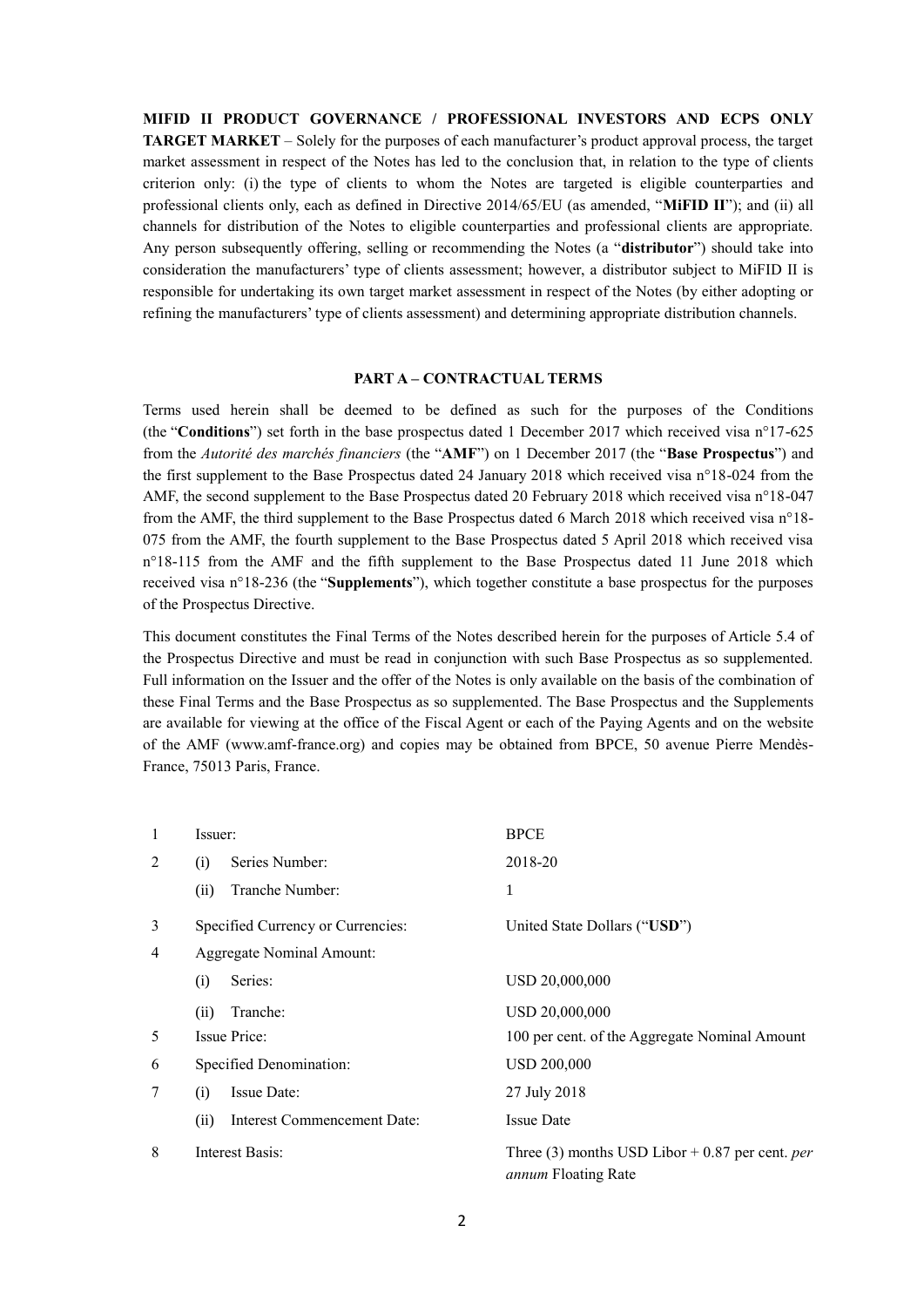|    |                                                                                  | (further particulars specified below)                                                                                                                           |
|----|----------------------------------------------------------------------------------|-----------------------------------------------------------------------------------------------------------------------------------------------------------------|
| 9  | Maturity Date:                                                                   | Specified Interest Payment Date falling on or<br>nearest to 25 July 2025                                                                                        |
| 10 | <b>Redemption Basis:</b>                                                         | Subject to any purchase and cancellation or early<br>redemption, the Notes will be redeemed on the<br>Maturity Date at 100 per cent. of their nominal<br>amount |
| 11 | Change of Interest Basis:                                                        | Not Applicable                                                                                                                                                  |
| 12 | Put/Call Options:                                                                | Not Applicable                                                                                                                                                  |
| 13 | Status of the Notes:<br>(i)                                                      | Senior Preferred Notes                                                                                                                                          |
|    | Dates of the corporate authorisations for<br>(ii)<br>issuance of Notes obtained: | Decision of the <i>Directoire</i> of the Issuer dated<br>and decision of Mr. Roland<br>9 April 2018                                                             |

Charbonnel, Director of Group Funding and

Investor Relations Department, dated 18 July 2018 **PROVISIONS RELATING TO INTEREST (IF ANY) PAYABLE**

| 14 |        | <b>Fixed Rate Note Provisions:</b>                                                                                              | Not Applicable                                                                                                                                                                                                                                                                                                                               |  |  |
|----|--------|---------------------------------------------------------------------------------------------------------------------------------|----------------------------------------------------------------------------------------------------------------------------------------------------------------------------------------------------------------------------------------------------------------------------------------------------------------------------------------------|--|--|
| 15 |        | Floating Rate Note Provisions:                                                                                                  | Applicable                                                                                                                                                                                                                                                                                                                                   |  |  |
|    | (i)    | Interest Period(s):                                                                                                             | The period beginning on (and including) the<br>Interest Commencement Date and ending on (but<br>excluding) the First Specified Interest Payment<br>Date and each successive period beginning on (and<br>including) a Specified Interest Payment Date and<br>ending on (but excluding) the next succeeding<br>Specified Interest Payment Date |  |  |
|    | (ii)   | Specified Interest Payment<br>Dates:                                                                                            | 25 January, 25 April, 25 July and 25 October in<br>each year, subject to adjustment in accordance with<br>the Business Day Convention set out in (iv) below                                                                                                                                                                                  |  |  |
|    | (iii)  | First Interest Payment Date:                                                                                                    | The Specified Interest Payment Date falling on or<br>nearest to 25 October 2018 (first short coupon)                                                                                                                                                                                                                                         |  |  |
|    | (iv)   | <b>Business Day Convention:</b>                                                                                                 | Modified Following Business Day Convention                                                                                                                                                                                                                                                                                                   |  |  |
|    | (v)    | <b>Interest Period Date:</b>                                                                                                    | Not Applicable                                                                                                                                                                                                                                                                                                                               |  |  |
|    | (vi)   | Business Centre(s):                                                                                                             | London, TARGET and New York                                                                                                                                                                                                                                                                                                                  |  |  |
|    | (vii)  | Manner in which the Rate $(s)$ of<br>Interest is/are to be determined:                                                          | <b>Screen Rate Determination</b>                                                                                                                                                                                                                                                                                                             |  |  |
|    | (viii) | Party responsible for calculating<br>the Rate $(s)$ of Interest and/or<br>Interest Amount(s) (if not the<br>Calculation Agent): | Not Applicable                                                                                                                                                                                                                                                                                                                               |  |  |
|    | (ix)   | Screen Rate Determination:<br>Reference Rate:<br>$\overline{\phantom{a}}$                                                       | Applicable<br>3 months USD Libor                                                                                                                                                                                                                                                                                                             |  |  |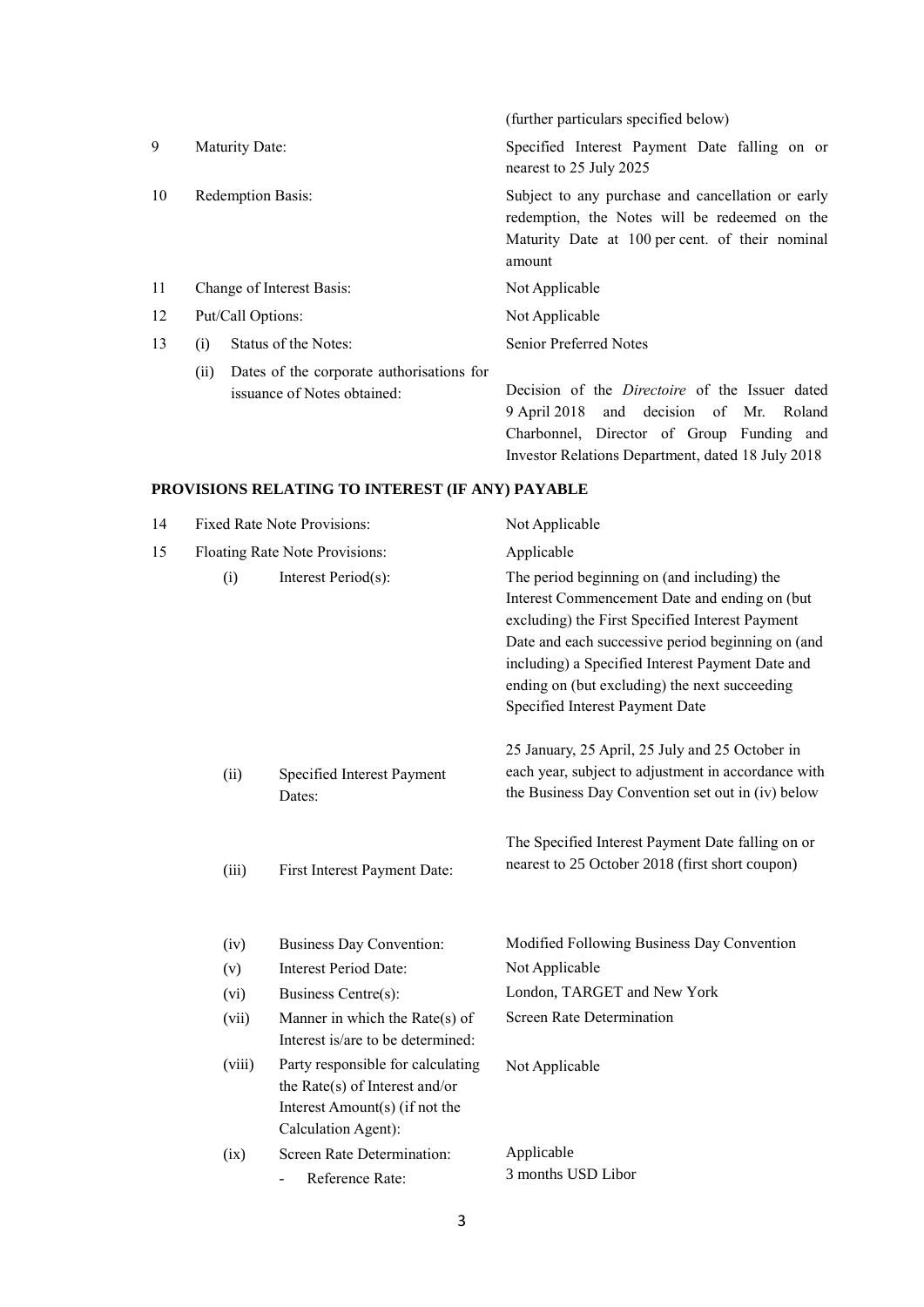|    |                  | Interest Determination Date:                                                                                                                                                                                                                                                                                            | Two (2) London Business Days prior to the first<br>day of each Interest Period |
|----|------------------|-------------------------------------------------------------------------------------------------------------------------------------------------------------------------------------------------------------------------------------------------------------------------------------------------------------------------|--------------------------------------------------------------------------------|
|    |                  | Relevant Screen Page:                                                                                                                                                                                                                                                                                                   | <b>Reuters Screen LIBOR01</b>                                                  |
|    |                  | $\overline{\phantom{0}}$<br>Relevant Screen Page Time:                                                                                                                                                                                                                                                                  | 11:00 am London time                                                           |
|    | (x)              | FBF Determination:                                                                                                                                                                                                                                                                                                      | Not Applicable                                                                 |
|    | (xi)             | ISDA Determination:                                                                                                                                                                                                                                                                                                     | Not Applicable                                                                 |
|    | (xii)            | $Margin(s)$ :                                                                                                                                                                                                                                                                                                           | 0.87 per cent. per annum                                                       |
|    | (xiii)           | Minimum Rate of Interest:                                                                                                                                                                                                                                                                                               | 0.00 per cent. per annum                                                       |
|    | (xiv)            | Maximum Rate of Interest:                                                                                                                                                                                                                                                                                               | Not Applicable                                                                 |
|    | (xv)             | Day Count Fraction:                                                                                                                                                                                                                                                                                                     | Actual/360                                                                     |
| 16 |                  | Zero Coupon Note Provisions:                                                                                                                                                                                                                                                                                            | Not Applicable                                                                 |
| 17 |                  | <b>Inflation Linked Interest Note Provisions:</b>                                                                                                                                                                                                                                                                       | Not Applicable                                                                 |
|    |                  | PROVISIONS RELATING TO REDEMPTION                                                                                                                                                                                                                                                                                       |                                                                                |
| 18 | Call Option:     |                                                                                                                                                                                                                                                                                                                         | Not Applicable                                                                 |
| 19 | Put Option:      |                                                                                                                                                                                                                                                                                                                         | Not Applicable                                                                 |
| 20 |                  | MREL/TLAC Disqualification Event Call                                                                                                                                                                                                                                                                                   |                                                                                |
|    | Option:          |                                                                                                                                                                                                                                                                                                                         | Applicable                                                                     |
| 21 |                  | Final Redemption Amount of each Note:                                                                                                                                                                                                                                                                                   | USD 200,000 per Note of USD 200,000 Specified<br>Denomination                  |
| 22 |                  | Inflation Linked Notes - Provisions relating to<br>the Final Redemption Amount:                                                                                                                                                                                                                                         | Not Applicable                                                                 |
| 23 |                  | Early Redemption Amount:                                                                                                                                                                                                                                                                                                |                                                                                |
|    | (i)<br>the       | Early Redemption Amount(s) of each<br>Senior Note payable on redemption upon<br>occurrence of an MREL/TLAC<br>Disqualification Event (Condition 6(g)),<br>if applicable, a Withholding Tax Event<br>(Condition 6(i)(i)), a Gross Up Event<br>(Condition 6(i)(ii)) or for Illegality<br>(Condition $6(l)$ ):             | USD 200,000 per Note of USD 200,000 Specified<br>Denomination                  |
|    | (ii)             | Early Redemption Amount(s) of each<br>Subordinated<br>Note<br>payable<br>on<br>redemption upon the occurrence of a<br>Capital Event (Condition<br>$6(h)$ , a<br>Withholding Tax Event<br>(Condition)<br>$6(i)(i)$ , a Gross-Up Event (Condition<br>$6(i)(ii)$ or a Tax Deductibility Event<br>(Condition $6(i)(iii)$ ): | Not Applicable                                                                 |
|    | (iii) Redemption | for<br>taxation<br>reasons<br>permitted on days others than Interest<br>Payment Dates (Condition 6(i)):                                                                                                                                                                                                                 | N <sub>0</sub>                                                                 |

(iv) Unmatured Coupons to become void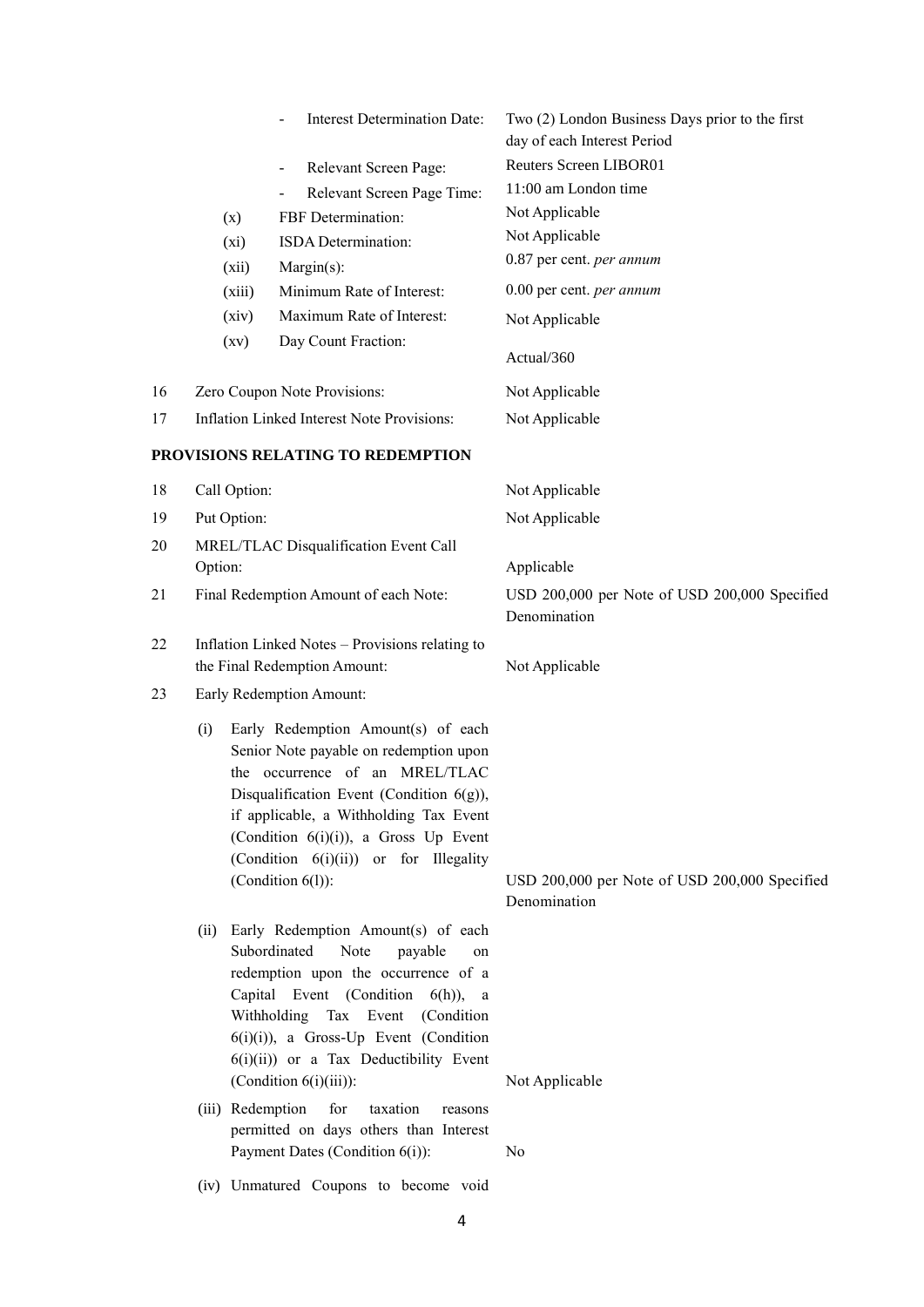upon early redemption (Materialised Bearer Notes only) (Condition 7(f)): Not Applicable

## **GENERAL PROVISIONS APPLICABLE TO THE NOTES**

| 24 | Form of Notes:                                                                                                          | Dematerialised Notes                                                                                                |
|----|-------------------------------------------------------------------------------------------------------------------------|---------------------------------------------------------------------------------------------------------------------|
|    | Form of Dematerialised Notes:<br>(i)                                                                                    | Bearer form (au porteur)                                                                                            |
|    | Registration Agent:<br>(ii)                                                                                             | Not Applicable                                                                                                      |
|    | Temporary Global Certificate:<br>(iii)                                                                                  | Not Applicable                                                                                                      |
|    | (iv) Applicable TEFRA exemption:                                                                                        | Not Applicable                                                                                                      |
| 25 | Financial Centre(s):                                                                                                    | London, New York and TARGET                                                                                         |
| 26 | Talons for future Coupons or Receipts to be<br>attached to Definitive Notes (and dates on<br>which such Talons mature): | Not Applicable                                                                                                      |
| 27 | Details relating to Instalment Notes: amount of<br>each instalment, date on which each payment                          |                                                                                                                     |
|    | is to be made:                                                                                                          | Not Applicable                                                                                                      |
| 28 | Redenomination provisions:                                                                                              | Not Applicable                                                                                                      |
| 29 | Purchase in accordance with applicable French<br>laws and regulations:                                                  | Applicable                                                                                                          |
| 30 | Consolidation provisions:                                                                                               | Not Applicable                                                                                                      |
| 31 | Events of Default for Senior Preferred Notes<br>(Condition $9(a)$ ):                                                    | Not Applicable                                                                                                      |
| 32 | Meeting and Voting Provisions (Condition 11):                                                                           | Contractual Masse shall apply                                                                                       |
|    |                                                                                                                         | Name and address of the Representative:                                                                             |
|    |                                                                                                                         | MCM AVOCAT, Selarl d'avocats interbarreaux<br>inscrite au Barreau de Paris 10, rue de Sèze<br>75009 Paris<br>France |
|    |                                                                                                                         | Represented by Maître Antoine Lachenaud, Co-<br>gérant - associé                                                    |
|    |                                                                                                                         | Name and address of the alternate Representative:                                                                   |
|    |                                                                                                                         | Maître Philippe Maisonneuve                                                                                         |
|    |                                                                                                                         | Avocat<br>10, rue de Sèze                                                                                           |
|    |                                                                                                                         | 75009 Paris                                                                                                         |
|    |                                                                                                                         | France                                                                                                              |
|    |                                                                                                                         | The Representative will receive a remuneration of<br>EUR 2,000 (excluding VAT) per year.                            |
|    |                                                                                                                         |                                                                                                                     |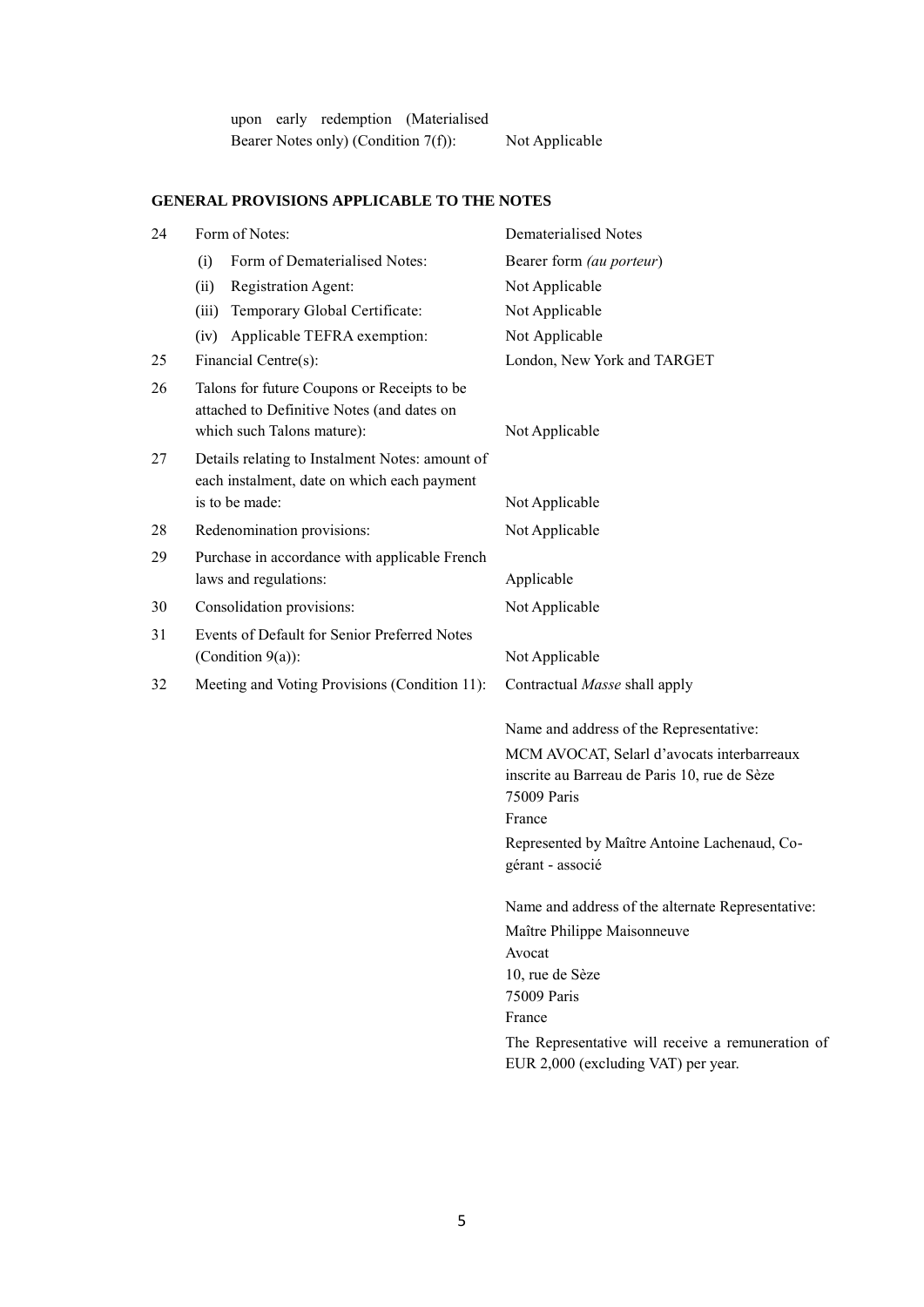## **RESPONSIBILITY**

The Issuer accepts responsibility for the information contained in these Final Terms.

Signed on behalf of BPCE

Duly represented by:

Mr. Roland Charbonnel, Director of Group Funding and Investor Relations Department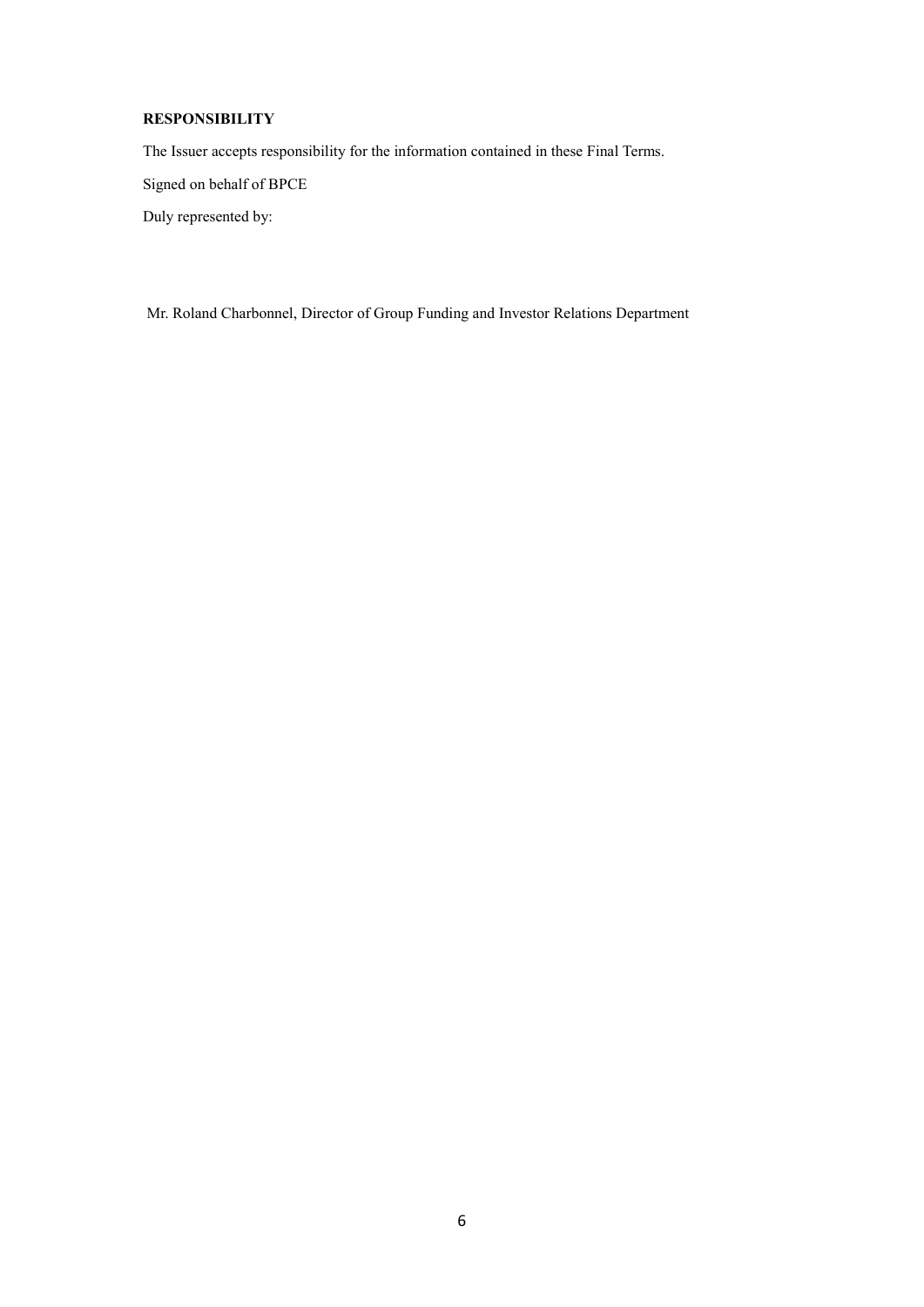### **PART B – OTHER INFORMATION**

#### 1 **LISTING AND ADMISSION TO TRADING**

| (i) |          |  | Listing and Admission to Application has been made by the Issuer (or on its behalf) for the |
|-----|----------|--|---------------------------------------------------------------------------------------------|
|     | trading: |  | Notes to be listed and admitted to trading on Euronext Paris with                           |
|     |          |  | effect from the Issue Date.                                                                 |

(ii) Estimate of total expenses related to admission to trading: EUR 4,900 (including AMF fees)

#### 2 **RATINGS**

Ratings: Not applicable

#### 3 **INTERESTS OF NATURAL AND LEGAL PERSONS INVOLVED IN THE ISSUE**

Save as discussed in "Subscription and Sale", so far as the Issuer is aware, no person involved in the offer of the Notes has an interest material to the offer.

### 4 **FLOATING RATE NOTES ONLY - HISTORIC INTEREST RATES**

Benchmarks: Amounts payable under the Notes will be calculated by reference to 3 months USD Libor which is provided by European Money Market Institute ("EMMI"). As at the date of these Final Terms, EMMI does not appear on the register of administrators and benchmarks established and maintained by the European Securities and Markets Authority pursuant to Article 36 of the Benchmark Regulation (Regulation (EU) 2016/1011) (the "**Benchmark Regulation**"). As far as the Issuer is aware, the transitional provisions in Article 51 of the Benchmark Regulation apply, such that EMMI is not currently required to obtain authorisation or registration.

## 5 **OPERATIONAL INFORMATION**

| ISIN:                                                                  | FR0013352085             |  |  |  |
|------------------------------------------------------------------------|--------------------------|--|--|--|
| Common Code:                                                           | 186018605                |  |  |  |
| Depositaries:                                                          |                          |  |  |  |
| Euroclear France to act as<br>(i)<br>Central Depositary:               | Yes                      |  |  |  |
| Common Depositary for<br>(ii)<br>Euroclear and Clearstream:            | No                       |  |  |  |
| Any clearing system(s) other than<br>Euroclear and Clearstream and the |                          |  |  |  |
| relevant identification number(s):                                     | Not Applicable           |  |  |  |
| Delivery:                                                              | Delivery free of payment |  |  |  |